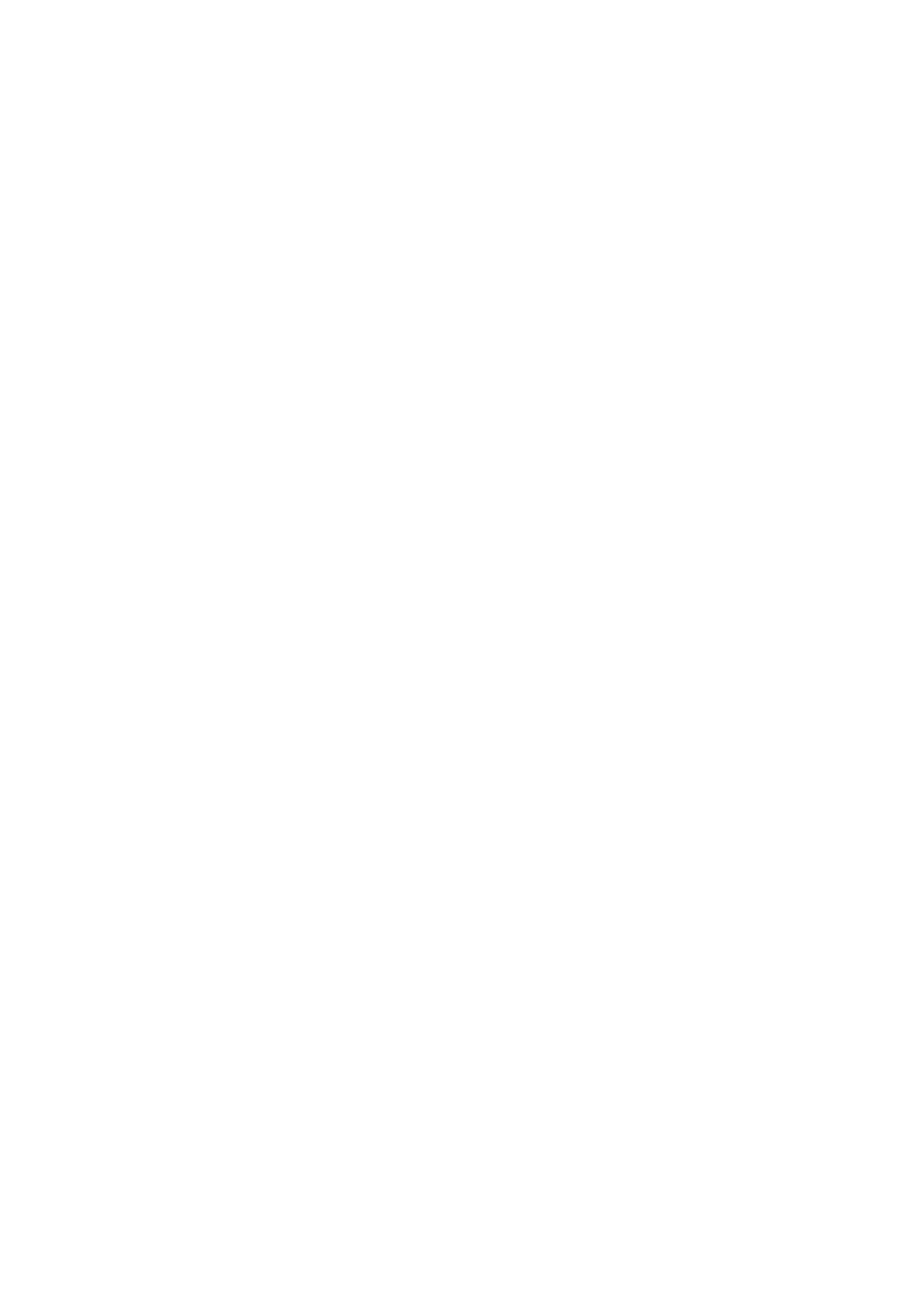### I INTRODUCTION

Lehmer's " On factorization of certain cyclotomic functions" (1933)

was searching large prime numbers.

The complexity of the method is related to the growth of the Mahler's measure of P

$$
M(P) = \prod_{P(\alpha) = 0} max(|\alpha|, 1)
$$

for P monic with integer coefficients.

Lehmer's polynomial

 $X^{10} + X^9 - X^7 - X^6 - X^5 - X^4 - X^3 + X + 1$ 

has the smallest known measure 1.1762...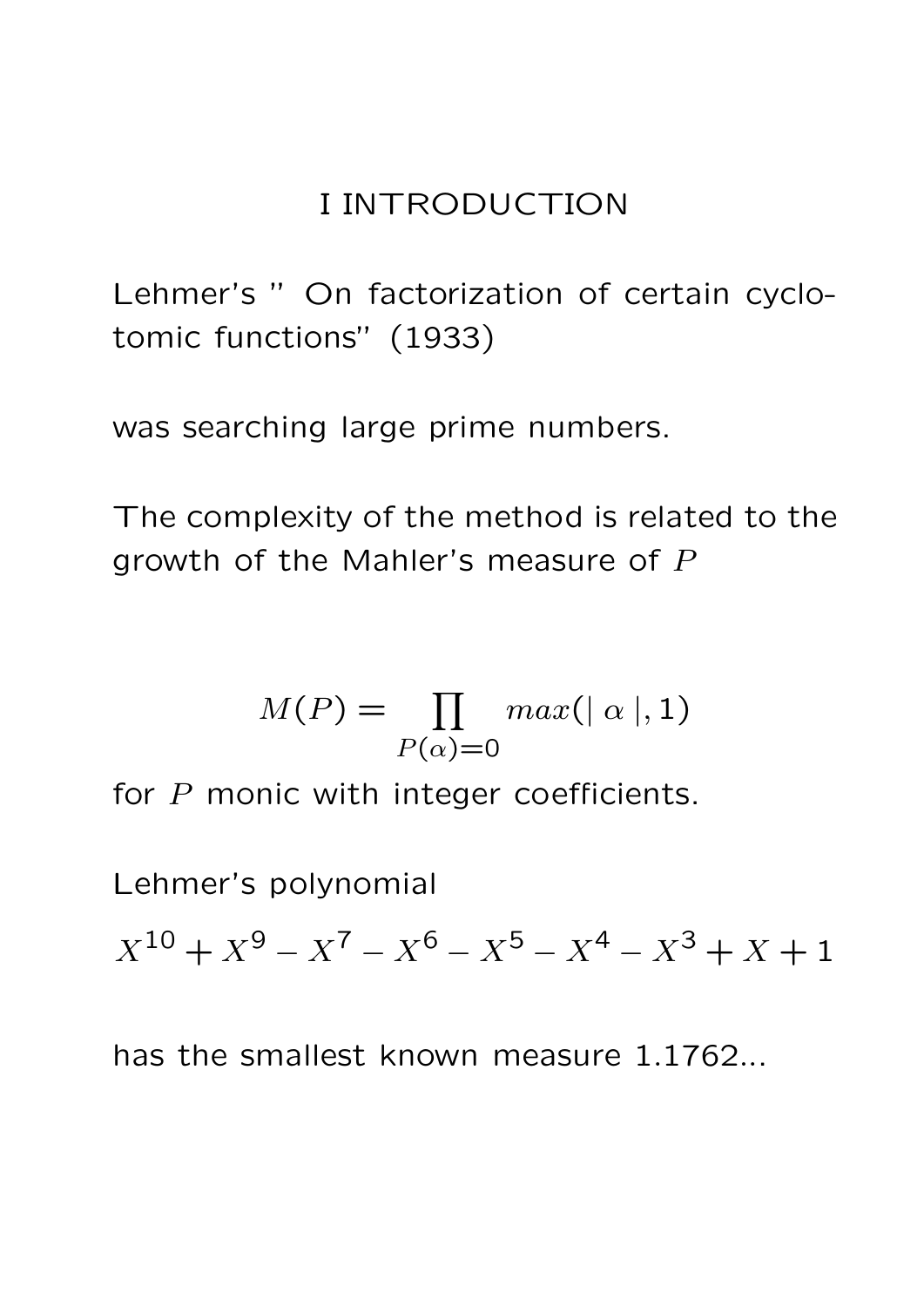Lehmer's polynomial is a Salem polynomial (i. e. irreducible, monic, with integer coefficients, one root inside the unit disk, one root outside and some on.)

So a Salem polynomial is reciprocal and cuts the 1-torus  $\mathbb{T}^{1}.$ 

The logarithmic Mahler's measure of a polynomial P

$$
m(P) = \frac{1}{(2\pi i)^n} \int_{\mathbb{T}^n} \log |P(x_1, \cdots, x_n)| \frac{dx_1}{x_1} \cdots \frac{dx_n}{x_n}
$$

is related to the Mahler's measure by

$$
M(P) = exp(m(P)).
$$

By Jensen's formula, if  $P \in \mathbb{Z}[X]$  is monic, then

$$
M(P) = \prod_{P(\alpha) = 0} max(|\alpha|, 1).
$$

Boyd's limit formula (1981)

$$
m(P(x, x^N)) \longrightarrow m(P(x, y))
$$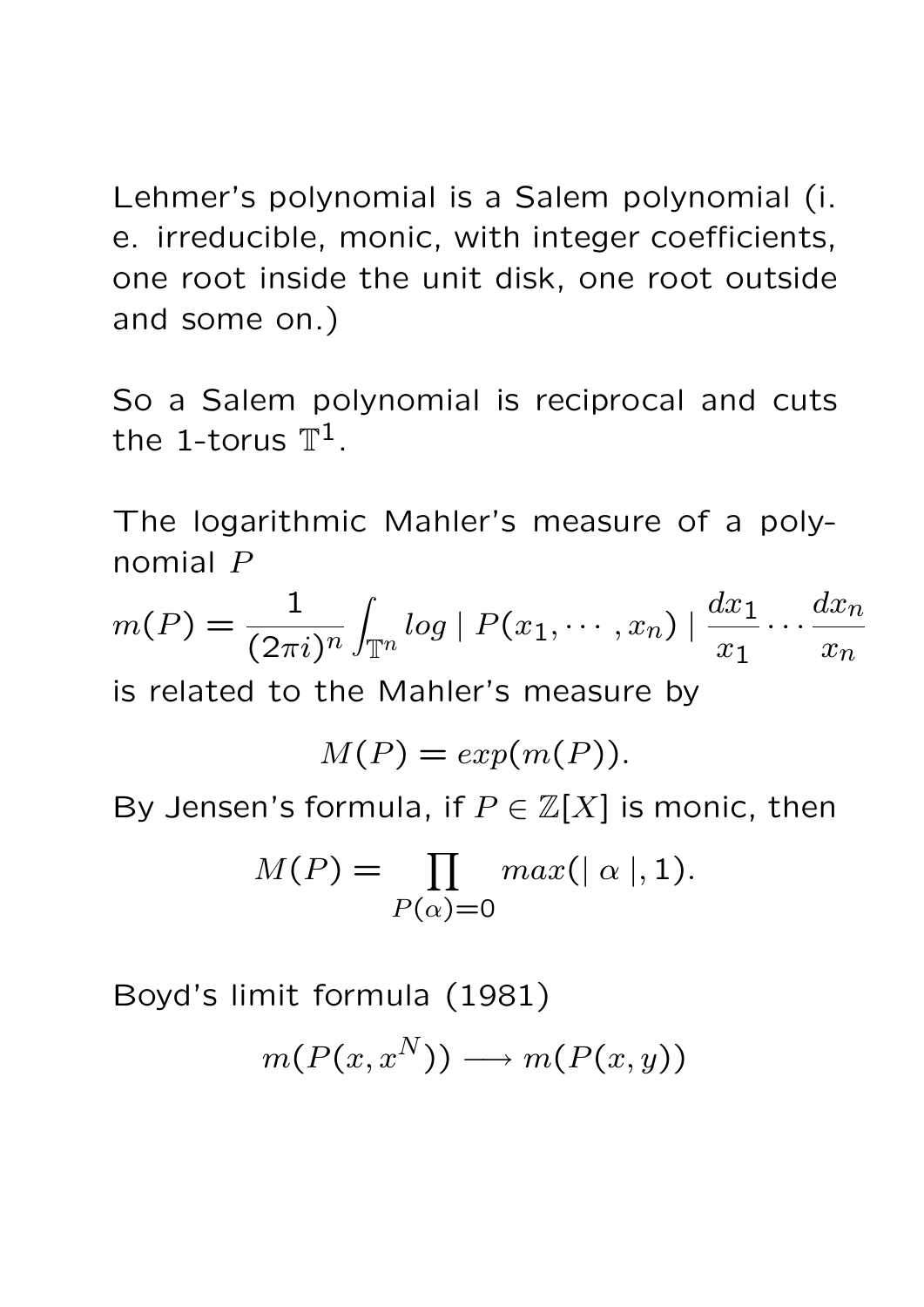is a hope to get small measures in one variable from small measures in two variables.

 $M(P_1) = M((x+1)y^2 + (x^2+x+1)y+x(x+1)) = 1.25$ 

 $M(P_2) = M(y^2 + (x^2 + x + 1)y + x^2) = 1.28.$ 

are the smallest measures in two variables.

Notice that  $P_1$  and  $P_2$  cut the 2-torus respectively in  $(j, ij^2)$  and  $(j, ij)$ .

Question: what about reciprocal polynomials in 3 variables and cutting the 3-torus?

Boyd and Mossinghoff (2002) found

$$
M(P_3) = M(X + \frac{1}{X} + Y + \frac{1}{Y} + Z + \frac{1}{Z} + 1)
$$

 $= 1.4483035845491699038...$ 

using an explicit formula of Bertin.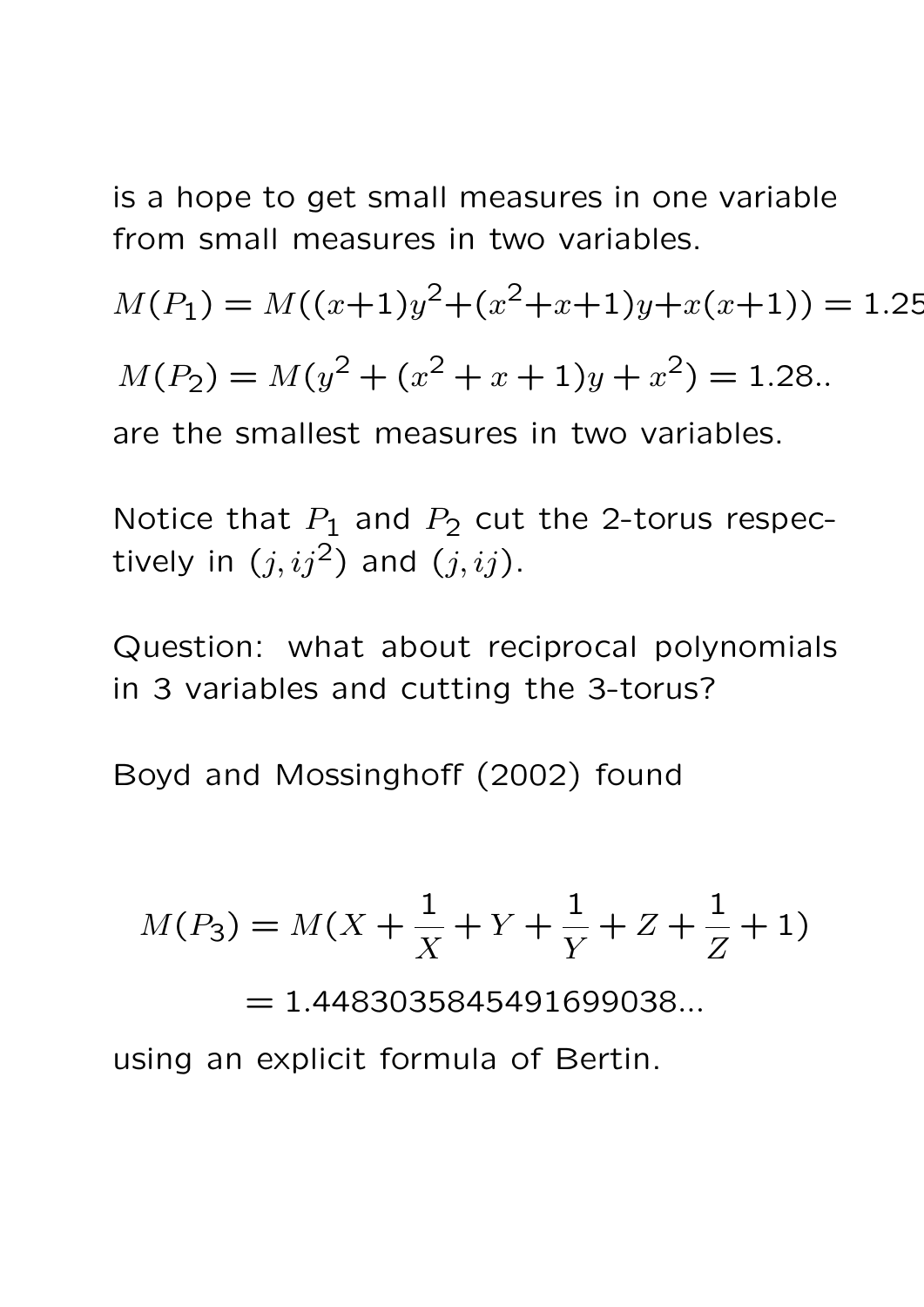Polynomials  $P_1$ ,  $P_2$  define elliptic curves and  $P_3$ defines a quartic surface in  $\mathbb{P}^3$  that are Calabi-Yau varieties.

**Definition:** A smooth projective variety  $X$  (over  $\mathbb{C}$ ,  $\mathbb{Q}$  or a number field) of dimension d is a Calabi-Yau variety if

1) 
$$
H^i(X, O_X) = 0
$$
 for  $0 < i < d$ 

$$
2) K_X := \Lambda^d \Omega^1_X \simeq O_X
$$

#### Thus

$$
p_g(X) := dim H^0(X, K_X) = dim(H^d(X, O_X)) = 1.
$$

If  $d = 1, 1$ ) is empty and  $2 \Rightarrow$ , that if X has a rational point,  $X$  is an elliptic curve.

If  $d = 2$ ,  $H^1(X, O_X) = 0$  and  $p_q(X) = 1 \Rightarrow$  that a Calabi-Yau in dimension 2 is a  $K3$  surface: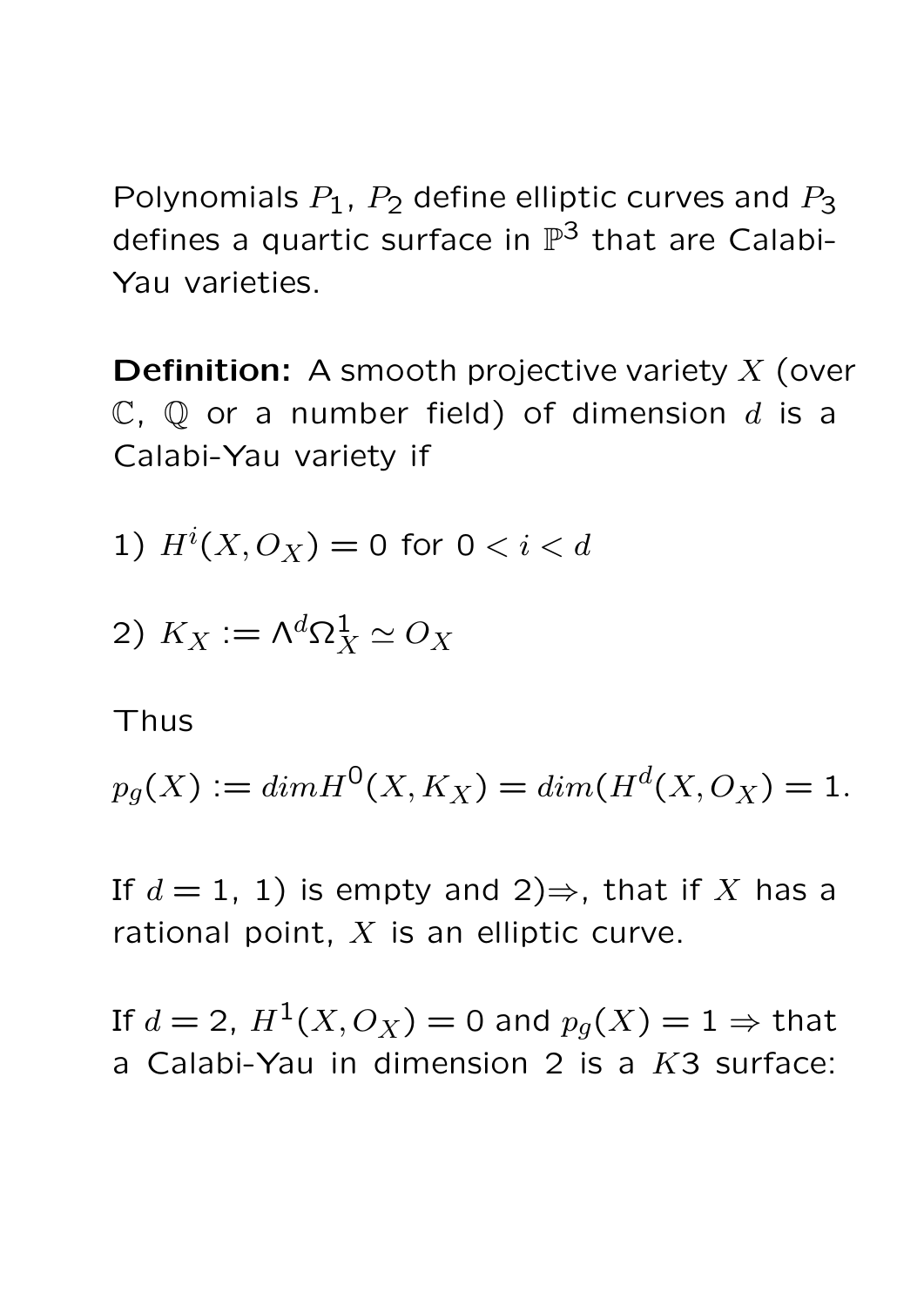for example Kummer surfaces, quartics in  $\mathbb{P}^3$ , double coverings of  $\mathbb{P}^2$  branched along a sextic.

Explicit formulae: The first were given by Deninger (1997)

1) 
$$
m(P_2) = ?\frac{15}{4\pi^2}L(E,2) = L'(E,0)
$$

with  $E$  elliptic curve of conductor 15 defined by  $P_2$ .

2)  $m(P_2)$  is an Eisenstein-Kronecker series of the elliptic curve  $E$  more or less an elliptic regulator.

Many examples of 1) by Boyd and of 2) by R-Villegas.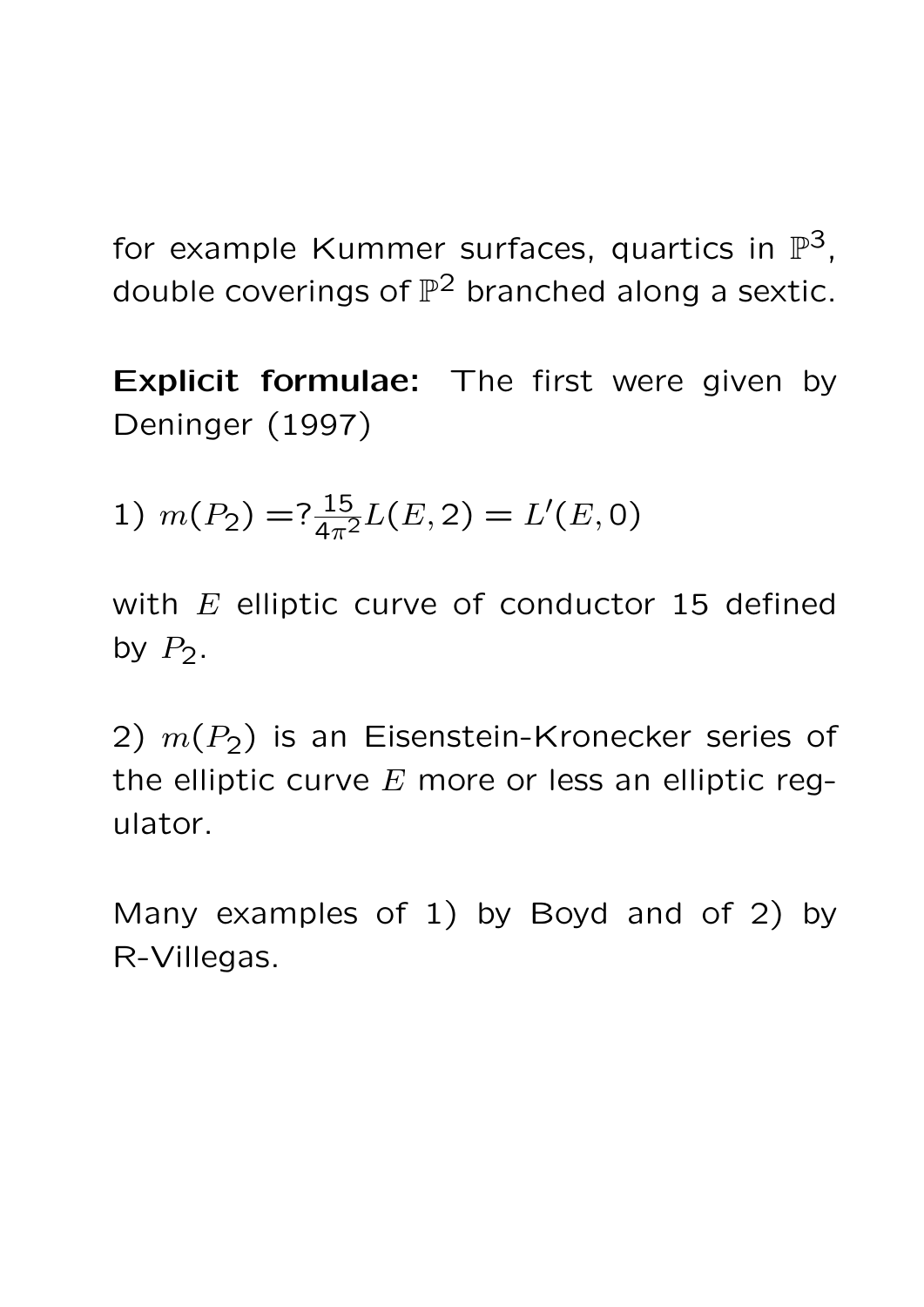## EXPLICIT FORMULAE FOR CALABI-YAU IN DIMENSION 1

Let

$$
P_k(x, y) = (x + y + 1)(x + 1)(y + 1) + kxy
$$

the family given by Beauville isomorphic to elliptic curves with rational 5-torsion.

But  $\mathcal{H}/\Gamma_0(N)^*$  is the moduli space of  $(E,C_N)$ of elliptic curves with cyclic isogeny modulo the Fricke involution.

$$
\Gamma_0(N) = \{ \begin{pmatrix} a & b \\ c & d \end{pmatrix} \in Sl_2(\mathbb{Z}) \ / \ c \equiv O \ \ (N) \}
$$

and

$$
\Gamma_0(N)^* = \langle \Gamma_0(N), w_N \rangle
$$

where

$$
w_N = \begin{pmatrix} 0 & -\frac{1}{\sqrt{N}} \\ \sqrt{N} & 0 \end{pmatrix}
$$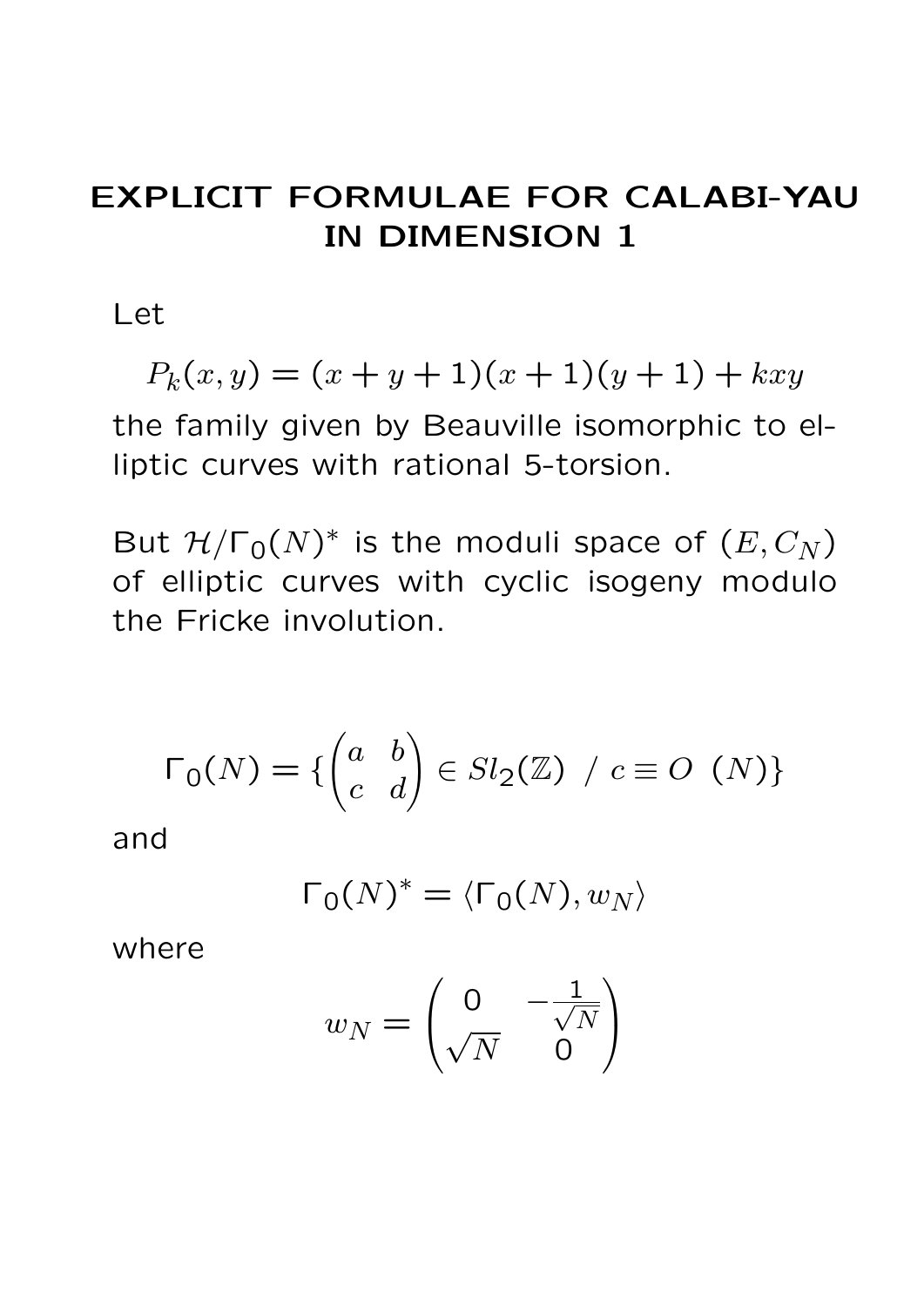is the Fricke involution.

So Beauville's family is modular in the following sense.

Let F be a fundamental domain for  $\Gamma_1(5)$ , there is a unique  $\tau \in \mathcal{F}$ , such that

$$
-\frac{1}{k} = t(\tau)
$$
  
\n
$$
t(\tau) = q \prod_{n=1}^{\infty} (1 - q^n)^{5(\frac{n}{5})}, \qquad q = e^{2\pi i \tau}
$$
  
\n
$$
= q - 5q^2 + 15q^3 - 30q^4 + 40q^5 + \dots
$$

 $\left(\frac{n}{5}\right)$  $\frac{n}{5}$ ) being Legendre's symbol.

Theorem 1. (Bertin) Let  $k \in \mathbb{Z}$  such that  $P_k$ does not vanish on  $\mathbb{T}^2$  ( $k \notin [-12, 0]$ ), then

$$
m(P_k) = \Re(-2\pi i\tau + (1 - \frac{i}{2})\sum_{n \ge 1} \sum_{d|n} \chi(d)d^2 \frac{e^{2\pi i n\tau}}{n}
$$

$$
+(1+\frac{i}{2})\sum_{n\geq 1}\sum_{d|n}\bar{\chi}(d)d^{2}\frac{e^{2\pi in\tau}}{n}).
$$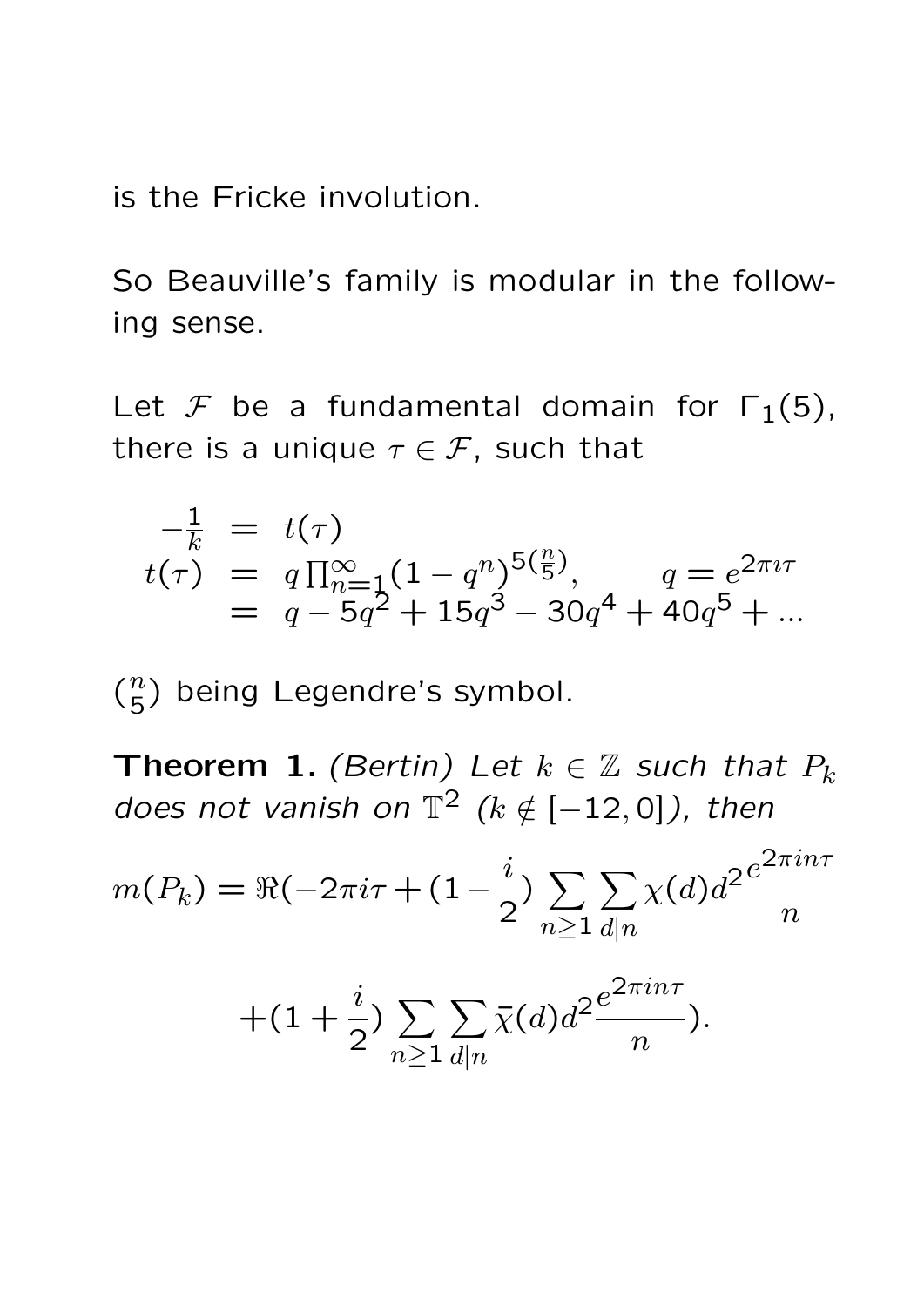where  $\chi$  is the odd quadratic character of conductor 5 satisfying  $\chi(2) = i$ .

Theorem 2. (Bertin) With the previous notations,  $m(P_k)$  can be expressed as an Eisenstein-Kronecker series:

$$
m(P_k) = \Re\left(\frac{5^2 \Im \tau}{2\pi^2} \sum_{m,n} \frac{C(\chi)\chi(n) + \bar{C}(\bar{\chi})\bar{\chi}(n)}{(5m\tau + n)^2(5m\bar{\tau} + n)}\right)
$$

where, if  $c(\chi)$  is the Gauss sum for the character  $\chi$ ,

$$
C(\chi) = (-\frac{1}{4} + \frac{i}{2})c(\bar{\chi}).
$$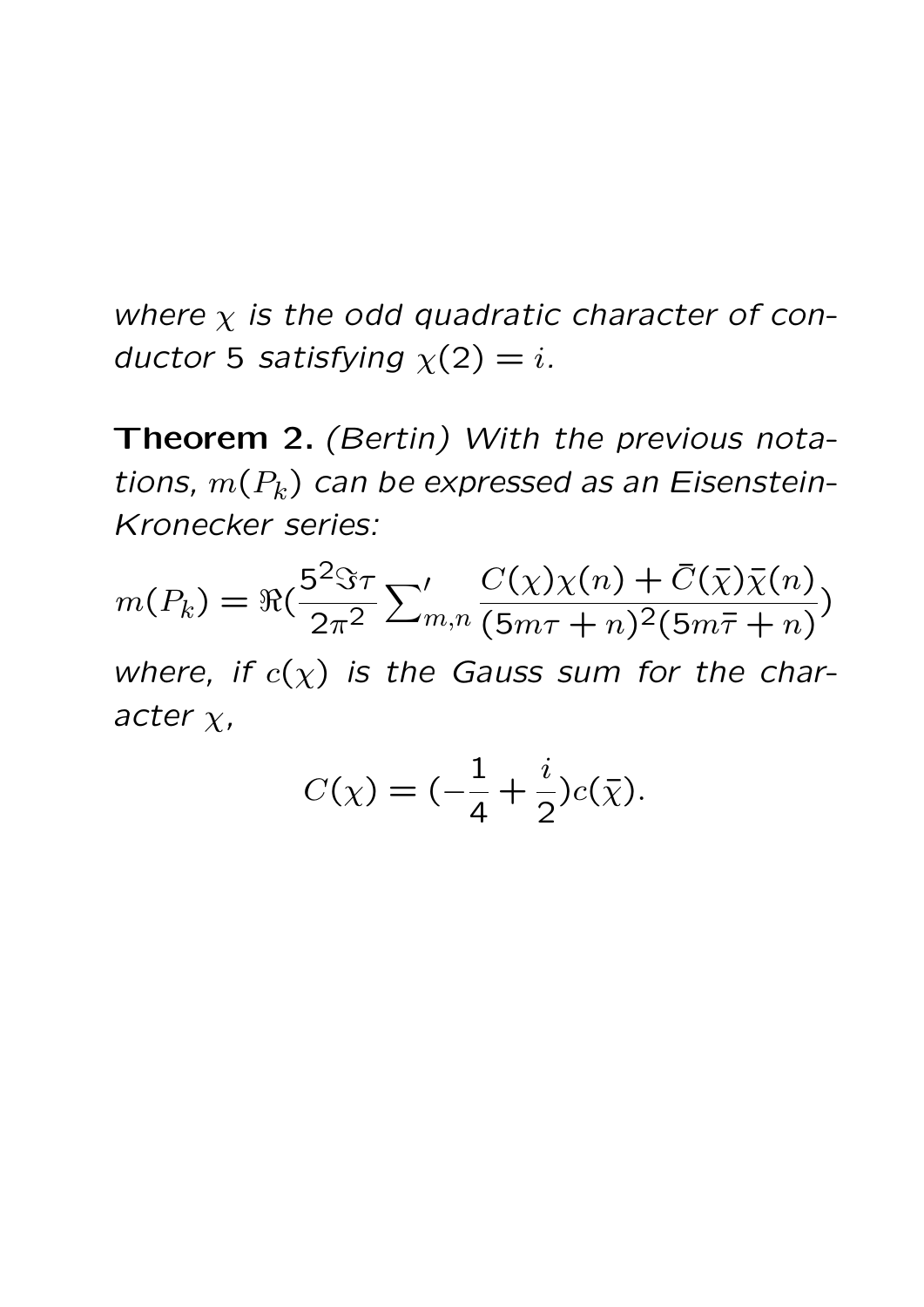#### Sketch of proofs

Let  $m(P_k) = m(k)$ .

•

•

 $\tilde{m}(k) =$ 1  $(2\pi i)^2$ Z  $T^2$  $log(k+$  $(x + y + 1)(x + 1)(y + 1)$  $xy$ )  $dx$  $\overline{x}$  $\overline{d}$  $\hat{y}$ so

 $m(k) = \Re(\tilde{m}(k)),$ 

•  $\tilde{m}'$  $(k) = \frac{1}{6}$  $\overline{(2\pi i)^2}$ Z  $T^2$ ( 1  $k + \frac{(x+y+1)(x+1)(y+1)}{xy}$ )  $dx$  $\overline{x}$  $\overline{dy}$  $\hat{y}$ . Then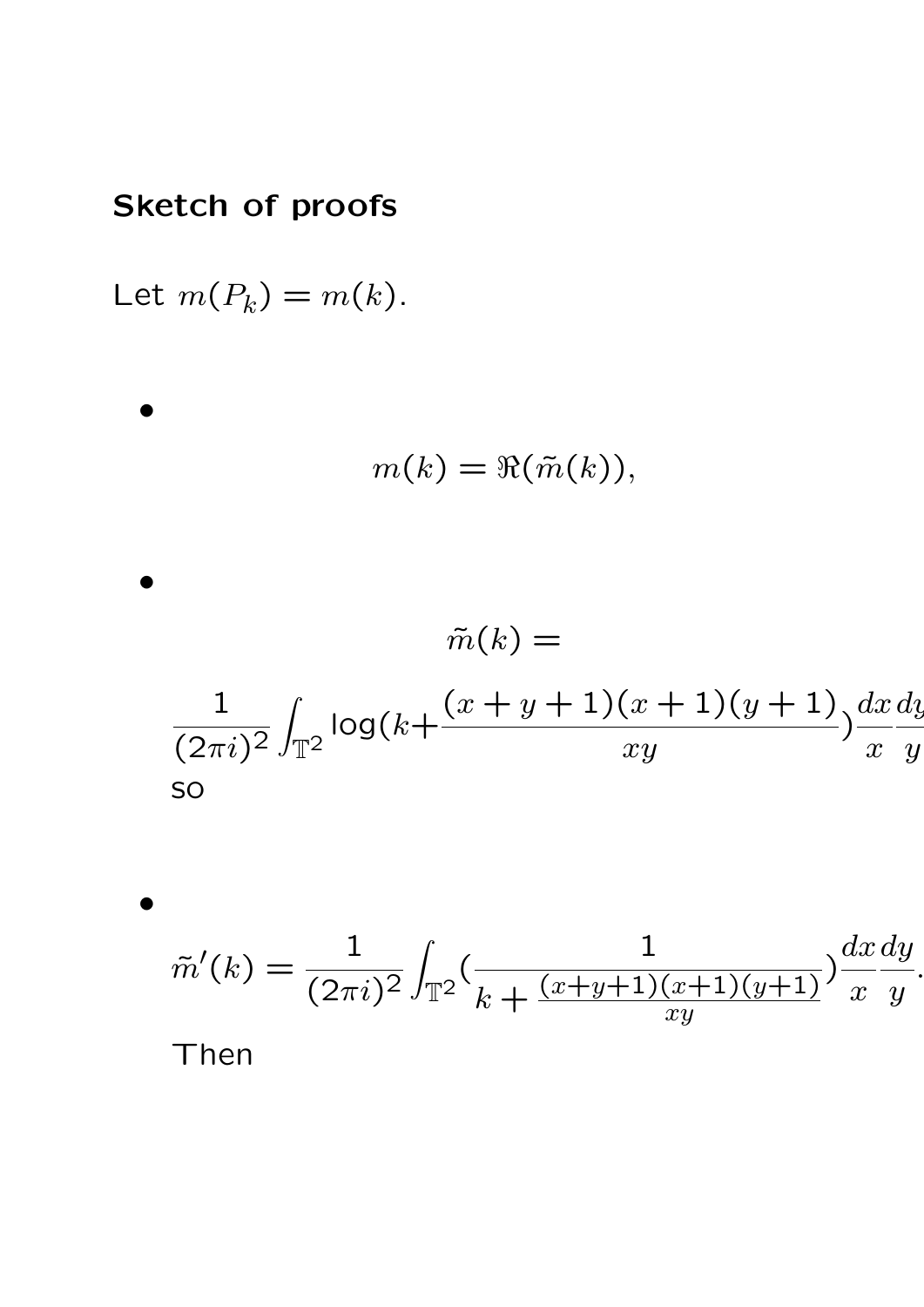$\bullet$   $\tilde{m}'(k)$  is a period of the elliptic curve associated to  $P_k$ , thus a solution of the Picard-Fuchs differential equation of the family.

Now, if

•

$$
(x + y + 1)(x + 1)(y + 1) - \frac{1}{t}xy = 0
$$
  
by Verrill, the corresponding P-F equation  
is  

$$
t(t^2 + 11t - 1)y'' + (3t^2 + 22t - 1)y' + (t+3)y = 0
$$
  
and a solution is  

$$
f = \frac{\eta(5\tau)^{5/2}}{(t(\tau)\eta(\tau))^{1/2}} = 1 + 3q + 4q^2 + 2q^3 + q^4 + ...
$$

where  $t(\tau)$  is given above. So

$$
f(t) = \sum_{n \geq 0} \left( \sum_{k=0}^n {n \choose k}^2 {n+k \choose k} t^n.
$$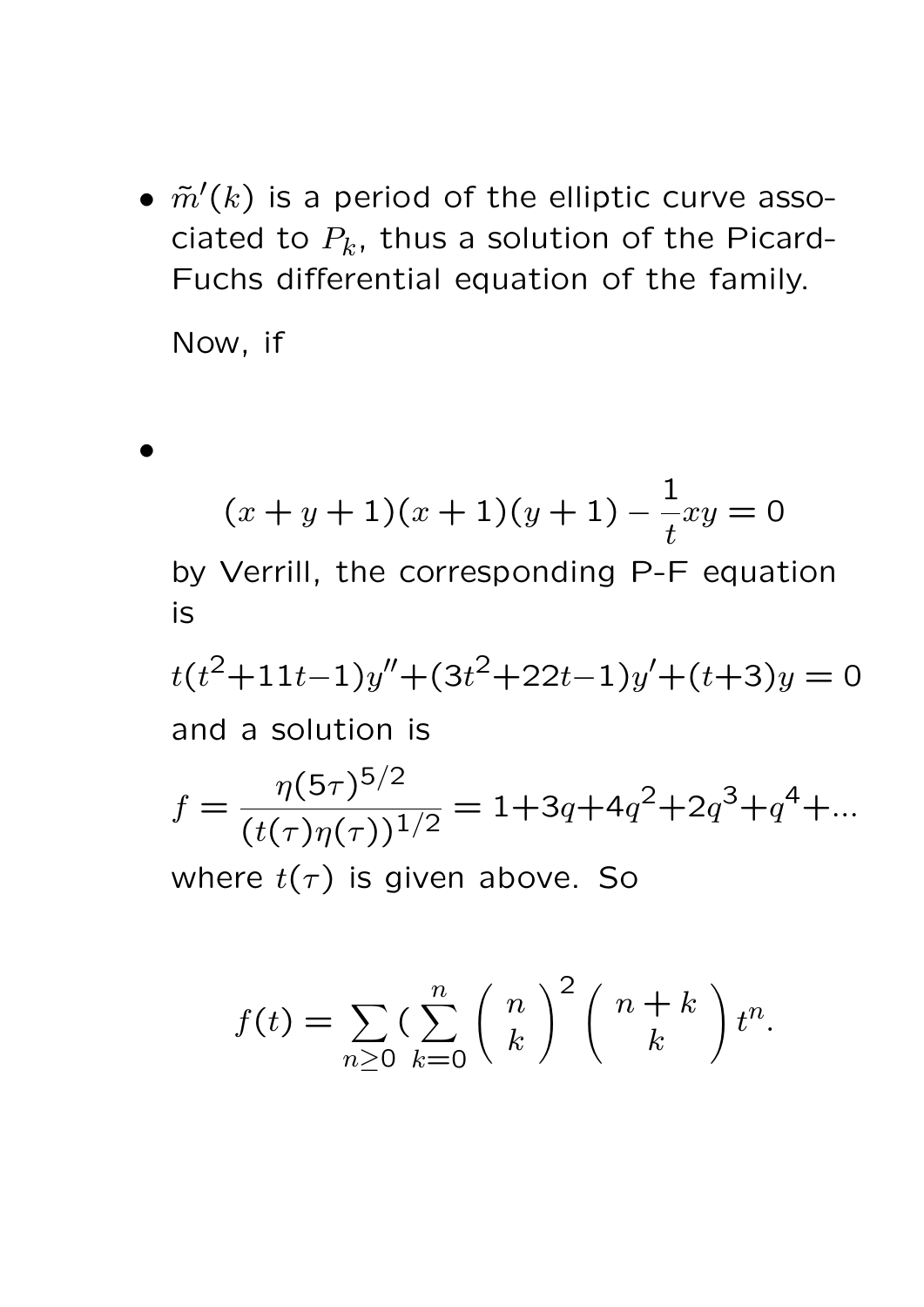Comparing their q-developments, we deduce

$$
\tilde{m}'(k) = -tf
$$

and

$$
d\tilde{m} = -f\frac{dt}{t} = -f\frac{t'(q)dq}{t} \in \mathcal{M}_3(\Gamma_1(5))
$$
  
Let  $L_\chi(q) \in \mathcal{M}_3(\Gamma)$ ,  

$$
L_\chi(q) = \sum_{n \ge 1} (\sum_{d|n} \chi(d)d^2) q^n,
$$

Now

$$
-fq\frac{dt}{tdq} = -1 + (1 - \frac{i}{2})L_{\chi} + (1 + \frac{i}{2})L_{\bar{\chi}}.
$$

• Finally, by integration between q and  $+\infty$ , we get the formula.

For the proof of theorem 2 we express  $m(k)$  in terms of a function  $K(e^{2\pi i \tau})$ , real, periodic of period 5, which can be developped in a Fourier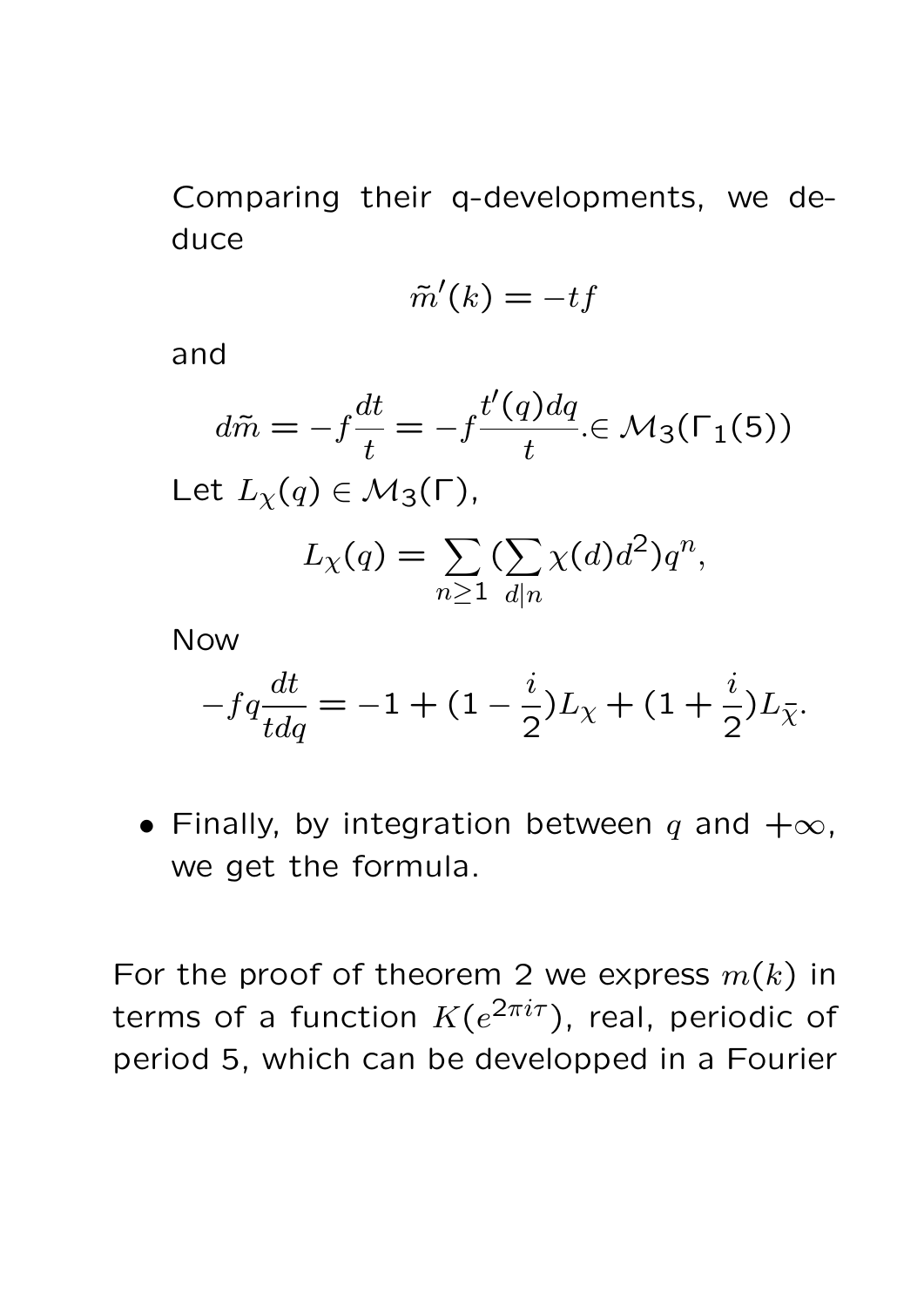series, following an idea given in Weil "Elliptic functions according to Eisenstein and Kronecker".

## The elliptic regulator

Let K be a field. By Matsumoto,  $K_2(K)$  can be described in terms of symbols  $\{f,g\}$ , f and  $g \in K^*$  and relations.

For example, if  $v$  is a discrete valuation on K with maximal ideal M and residual field  $k$ , Tate's tame symbol

$$
(x,y)_v\equiv (-1)^{v(x)v(y)}\frac{x^{v(y)}}{y^{v(x)}}\qquad \ (mod\mathcal{M})
$$

defines a homomorphism

$$
\lambda_v: K_2(F) \to k^*.
$$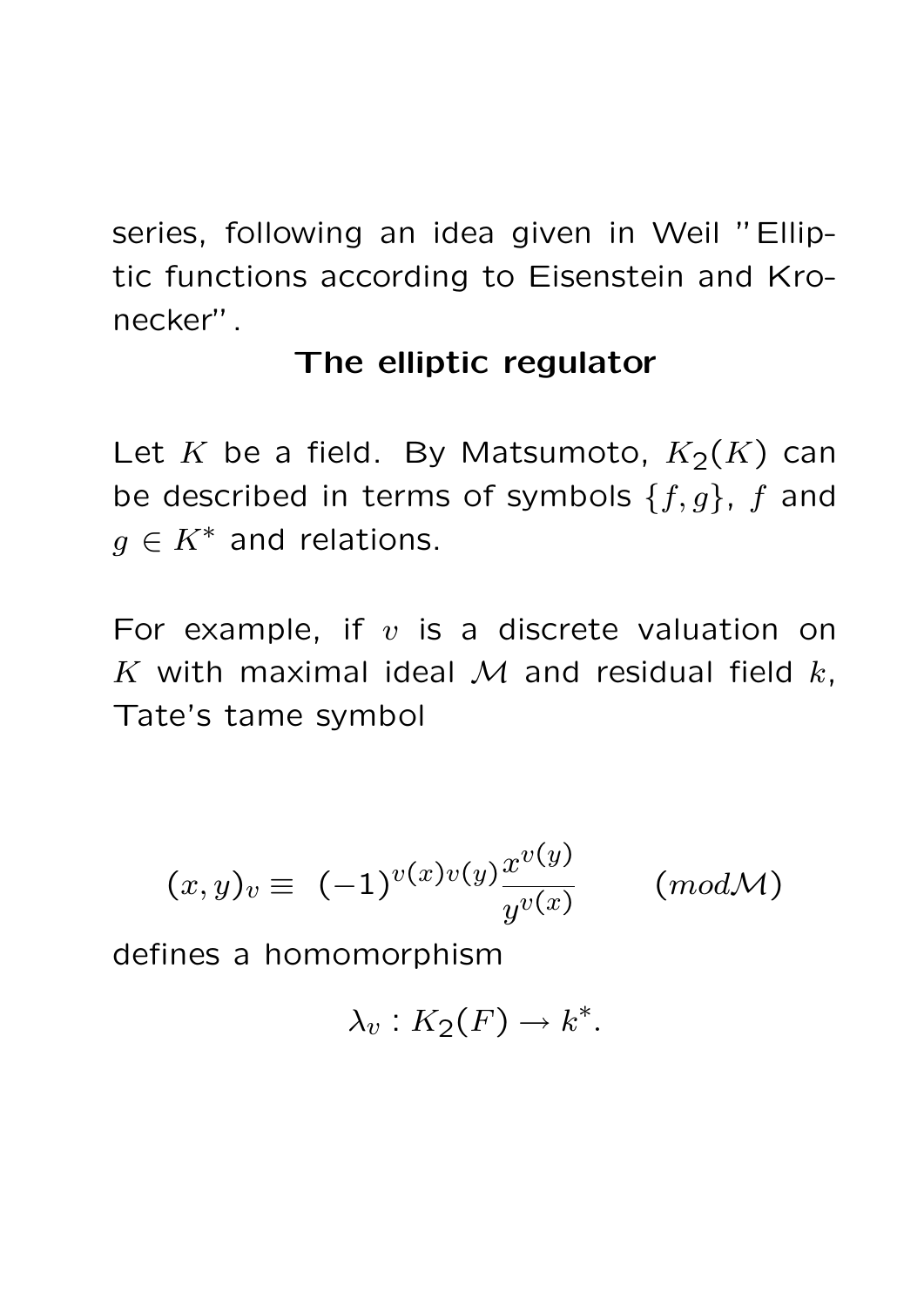Let E an elliptic curve on  $\mathbb Q$  and  $\mathbb Q(E)$  its rational function field. To any  $P \in E(\bar{\mathbb{Q}})$  is associated a valuation on  $\mathbb{Q}(E)$  that gives the homomorphism

$$
\lambda_P: K_2(\mathbb{Q}(E)) \to \mathbb{Q}(P)^*
$$

and the exact sequence

 $0 \to K_2(E) {\otimes} \mathbb{Q} \to K_2(\mathbb{Q}(E)) {\otimes} \mathbb{Q} \stackrel{\lambda}{\to} \quad \bigsqcup \quad \mathbb{Q}(P)^* {\otimes} \mathbb{Q} \; \hbox{-1.5mm}$  $P\in E(\bar{\mathbb{Q}})$ 

By definition  $K_2(E)$  is modulo torsion

 $K_2(E) \simeq \ker \lambda = \cap_P \ker \lambda_P \subset K_2(\mathbb{Q}(E)).$ 

By a theorem due to Villegas, under some hypothesis, if  $P \in \mathbb{Q}[x^{\pm}, y^{\pm}]$  defines a smooth curve C, we get

$$
\{x, y\} \in K_2(C)
$$

. In particuliar, if

$$
P(x, y) = (x + y + 1)(x + 1)(y + 1) + xy
$$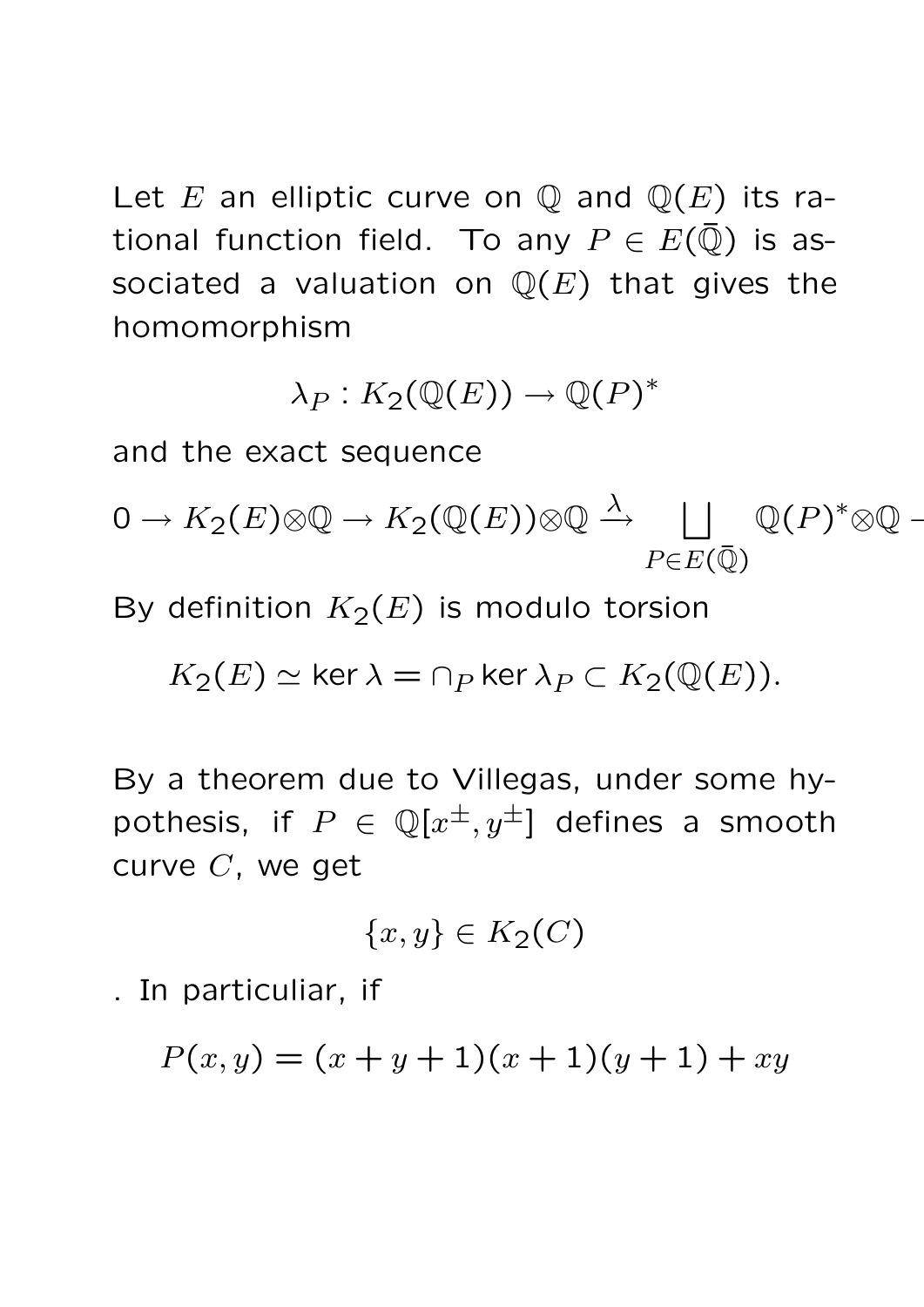we get

$$
\{x,y\} \in K_2(E)
$$

. Let  $f$  et  $g$  dans  $\mathbb{Q}(E)^*$  and define

 $\eta(f,g) = \log |f| \cdot darg g - \log |g| \cdot darg f.$ **Definition** The elliptic regulator  $r$  of  $E$  is given by

$$
r: K_2(E) \rightarrow \mathbb{R}
$$
  

$$
\{f, g\} \rightarrow \frac{1}{2\pi} \int_{\gamma} \eta(f, g)
$$

for a suitable loop  $\gamma$ .

But P does not cut the torus and when  $x$  describes the unit circle, one root of P, say  $y_1(x)$ satisfies

 $|y_1(x)| < 1$ 

and  $(x, y_1(x))$  is a suitable loop on E. So

$$
m(P) = \frac{1}{(2\pi i)^2} \int_{|x|=1} \int_{|y|=1} \log |P_1(x, y)| \frac{dx}{x} \frac{dy}{y}
$$

$$
= -\frac{1}{2\pi i} \int_{|x|=1} \log |y_1(x)| \frac{dx}{x},
$$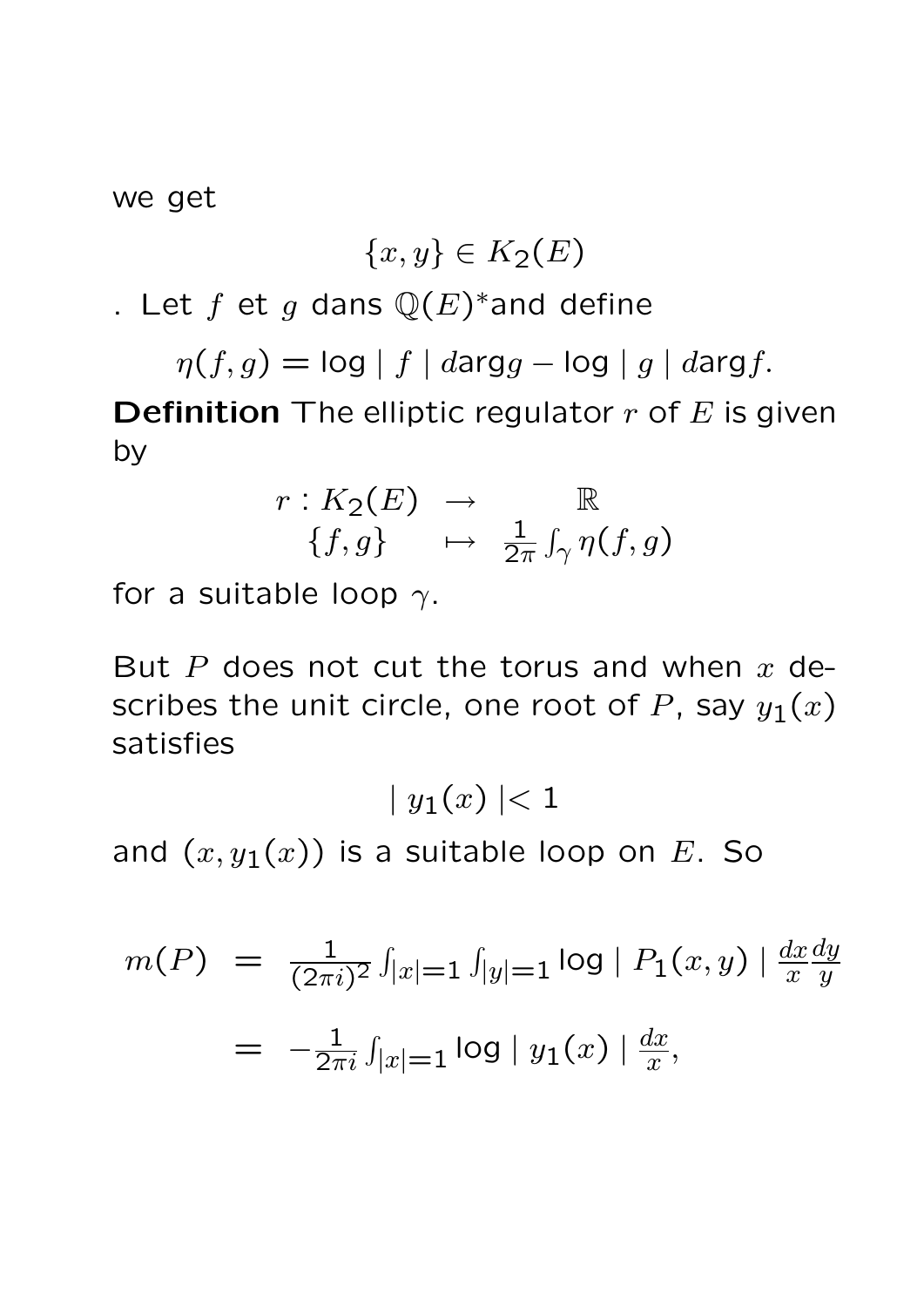from Jensen's formula and

$$
m(P) = \frac{-1}{2\pi i} \int_{\sigma_1} \log |y_1| \frac{dx}{x}
$$

$$
= \frac{1}{2\pi} \int_{\sigma_1} \eta(x, y) = \pm r(\{x, y\}).
$$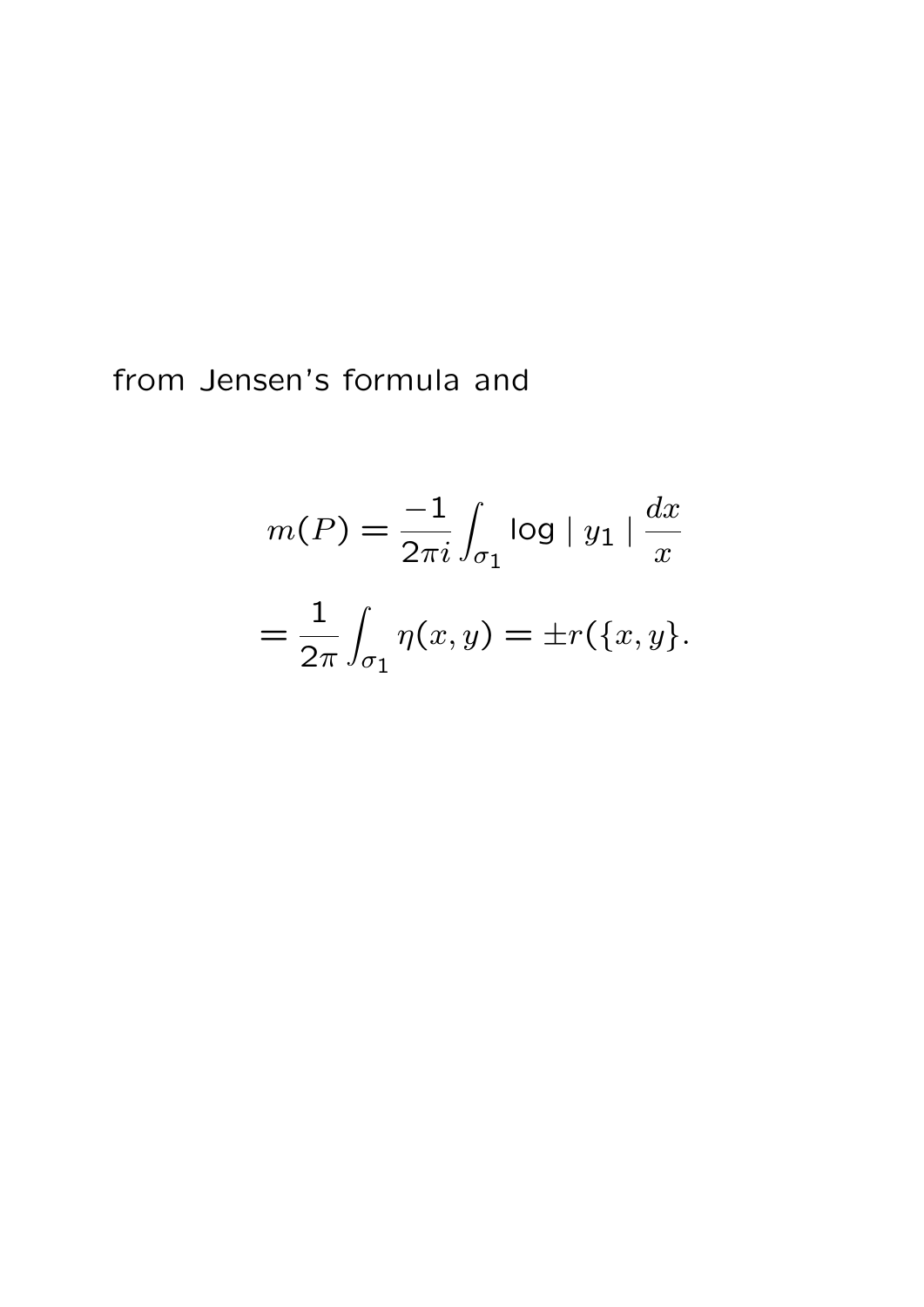### Analytic expression of the regulator

#### Bloch gave an other expression of the regulator

$$
K_2(E) \otimes \mathbb{Q} \rightarrow K_2(\mathbb{Q}(E)) \otimes \mathbb{Q} \rightarrow \mathbb{R}
$$
  

$$
\{f,g\} \rightarrow \frac{\Im \tau^2}{\pi^2} \sum_{i,j} a_i b_j K_{2,1}(\mathbb{Q}(E)) \otimes \mathbb{Q} \rightarrow \mathbb{Q}
$$

where

$$
K_{2,1}(t) := \sum_{\gamma \in L, \gamma \neq 0} \frac{\langle t, \gamma \rangle}{\gamma^2 \overline{\gamma}}
$$

and

$$
\langle t, \gamma \rangle := \exp(\pi \frac{t\bar{\gamma} - \bar{t}\gamma}{\Im \tau}).
$$

Hence the importance of getting  $m(P)$  as an Eisenstein-Kronecker series.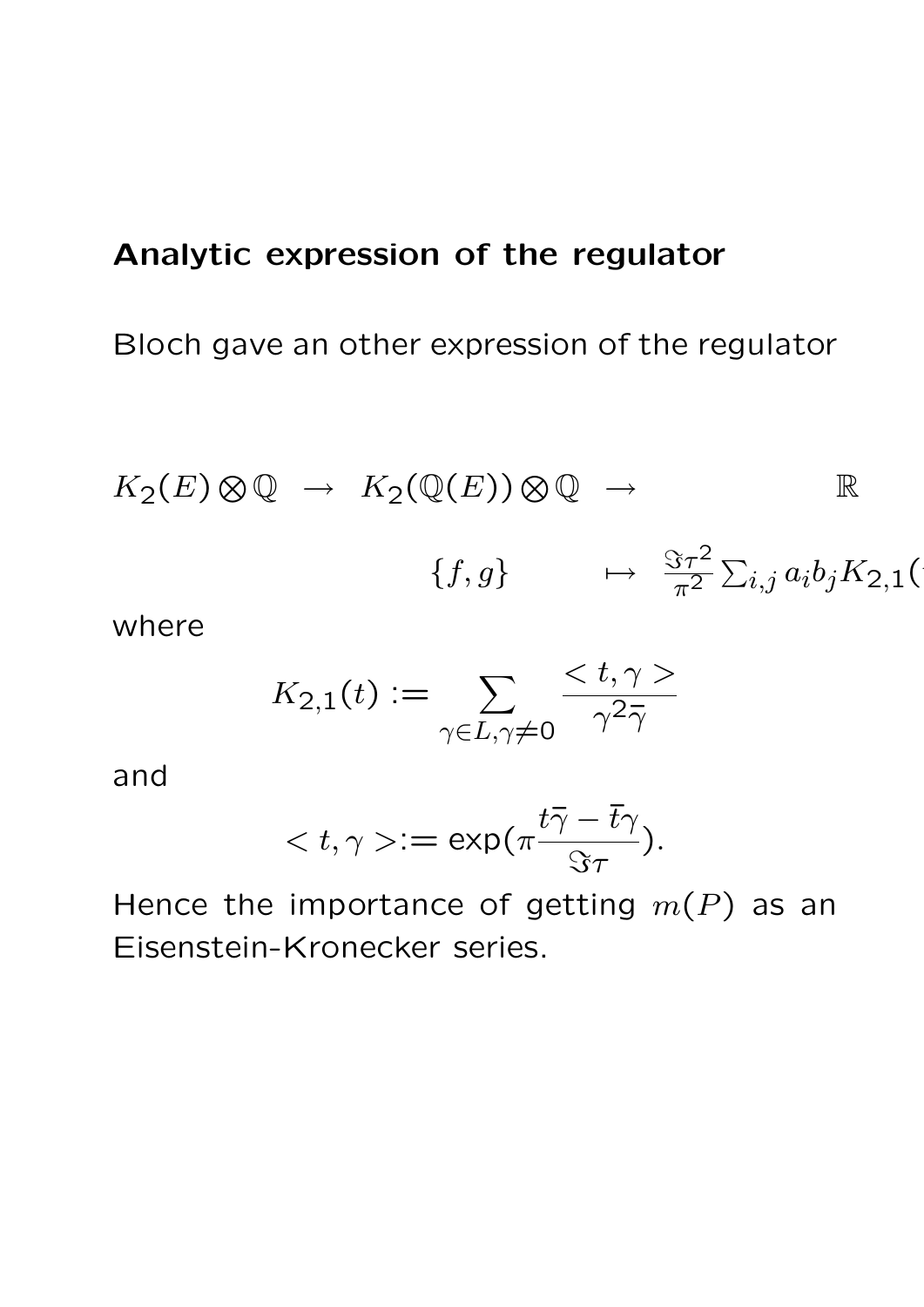# EXPLICIT FORMULAE FOR CALABI-YAU IN DIMENSION 2

Let

$$
P_k = X + \frac{1}{X} + Y + \frac{1}{Y} + Z + \frac{1}{Z} - k
$$

and

$$
Q_k = X + \frac{1}{X} + Y + \frac{1}{Y} + Z + \frac{1}{Z} + XY + \frac{1}{XY} + ZY + \frac{1}{ZY} + XYZ + \frac{1}{XYZ} - k.
$$

These polynomials define families of  $K3$  hypersurfaces.

Theorem 3. 1) Let  $k = t + \frac{1}{t}$ and define  $t =$  $\eta(\tau)^6\eta(6\tau)^6$  $\frac{\eta(\tau)^{6}\eta(6\tau)^{6}}{\eta(2\tau)^{6}\eta(3\tau)^{6}} = q^{1/2} - 6q^{3/2} + 15q^{5/2} - 20q^{7/2} + ...$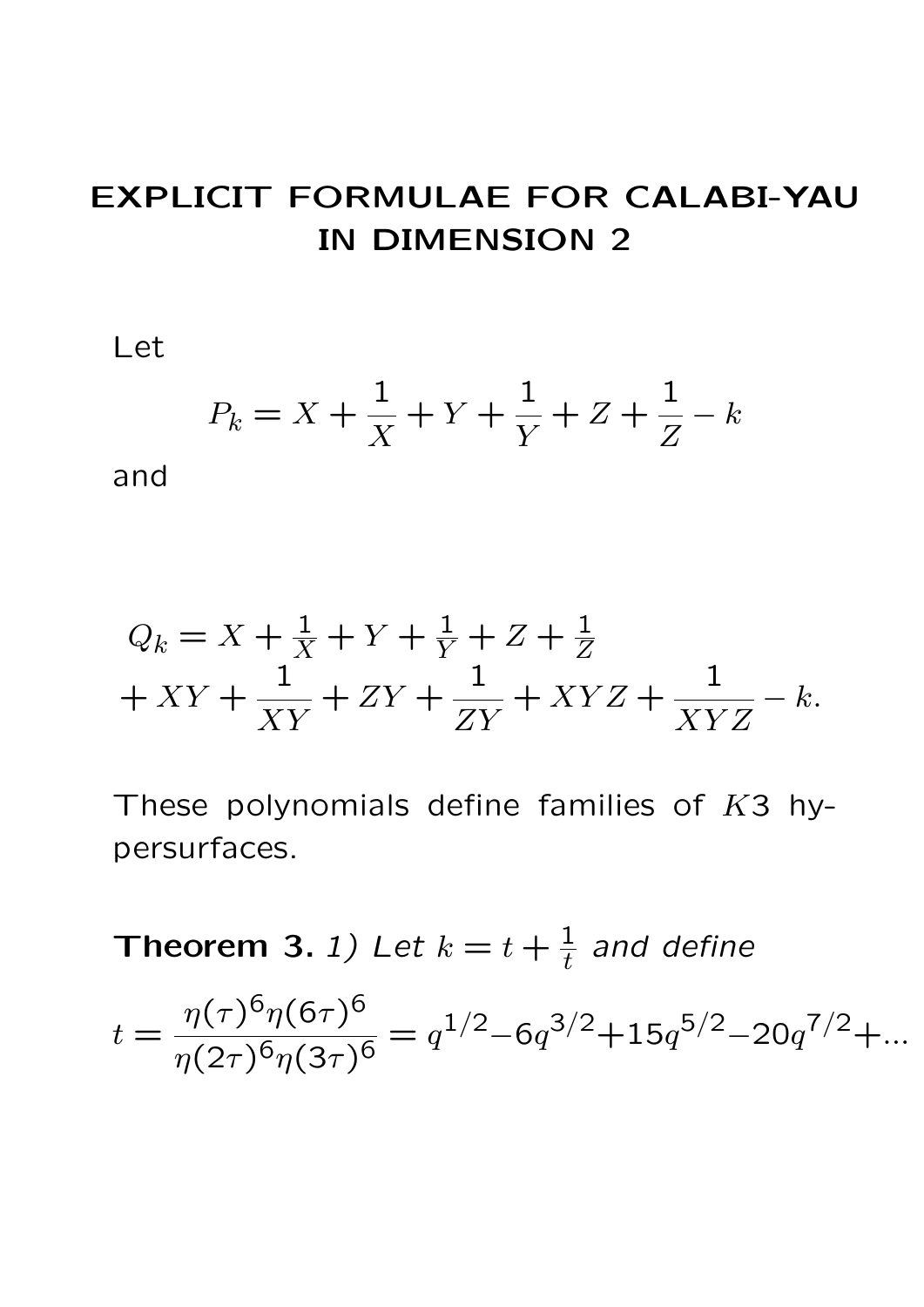with 
$$
\eta
$$
 Dedekind eta function  
\n
$$
\eta(\tau) = e^{\frac{\pi i \tau}{12}} \prod_{n \ge 1} (1 - e^{2\pi i n \tau}).
$$

Then

 $m(P_k) =$  $\Re\{-\pi i\tau + \sum\}$  $n \geq 1$  $(\sum_{i=1}^{n}$  $d|n$  $d^3$  $\left( \frac{4q^{n}}{n} \right)$  $\overline{n}$ −  $16q^{2n}$  $2n$ +  $36q^{3n}$  $3n$ −  $144q^{6n}$ 6n )}.

2) If 
$$
k = -(t + \frac{1}{t}) - 2
$$
 and

$$
t = \frac{\eta(3\tau)^4 \eta(12\tau)^8 \eta(2\tau)^{12}}{\eta(\tau)^4 \eta(4\tau)^8 \eta(6\tau)^{12}}.
$$

Then

$$
m(Q_k)=\Re
$$

$$
\{-2\pi i\tau + \sum_{n\geq 1} (\sum_{d|n} d^3)(\frac{-2q^n}{n} + \frac{32q^{2n}}{2n} + \frac{18q^{3n}}{3n} - \frac{288q^{6n}}{6n})\}
$$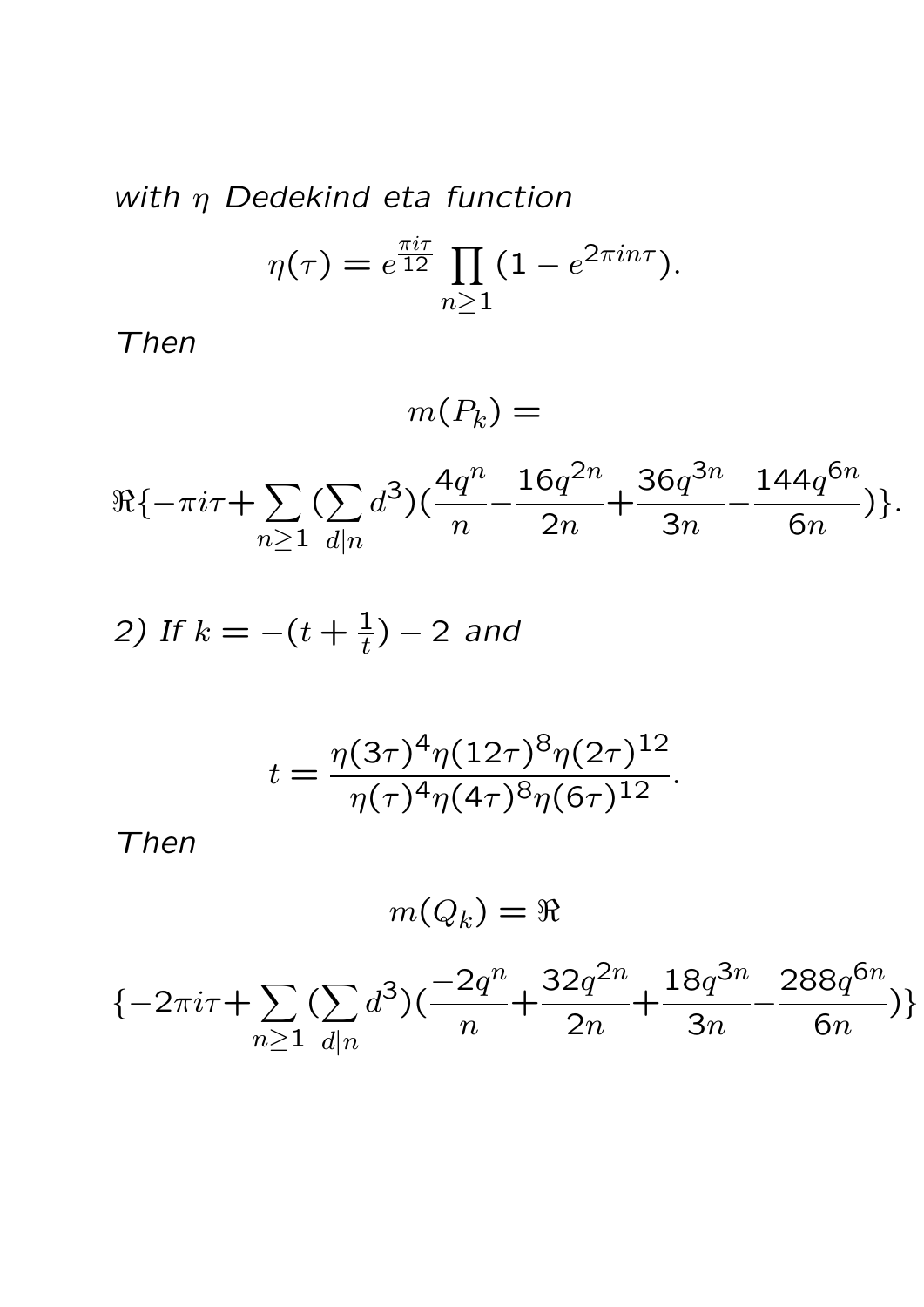# Theorem 4. With the previous notations, we can express the measure in terms of Eisenstein-Kronecker series

1)



2)